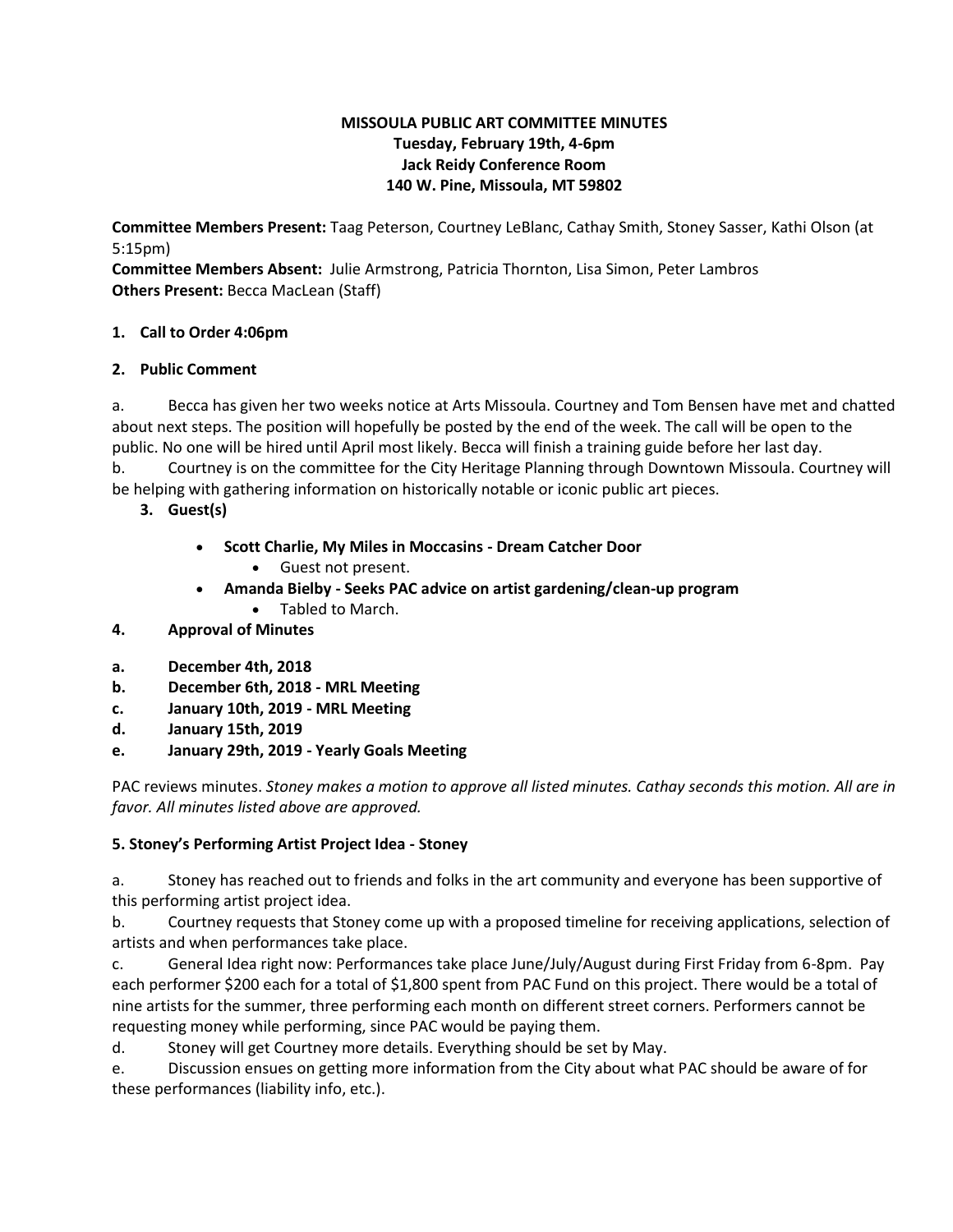f. Create a sign to place by each performer that explains it being sponsored by the PAC while they are performing.

# **6. Becca Updates**

a. See Public Comment section, above.

# **7. "Conflict of Interest" Bylaw Edit Discussion - Courtney**

a. Cathay discusses and presents her bylaw edits to PAC. Cathay asks for thoughts on the last line and the PAC recusing themselves. Courtney thinks PAC should keep recusal language. Cathay will send discussed edits to Becca to make changes.

*b. With the addition of Cathay's edits, Stoney motions to approve this "Conflict of Interest" Bylaw Addition. Kathi seconds this motion. All are in favor. Motion is approved.*

# **8. Montana Rail Link Percent for Art Project [Artist Contract] - Taag**

a. PAC reviews contract.

b. Taag suggests we could improve boilerplate language of future contracts.

c. Cathay suggests we should be conscious of the Federal Visual Artists Rights Act of 1990. We should be intentional about including this in the contract or not.

d. Cathay and PAC suggest we send contract to Jim Nugent and ask if he is comfortable with the contract in regards to the Visual Artists Right Act of 1990.

e. Becca should review the defined terms in the contract. Be sure that defined terms throughout the contract look the same as the defined terms on the first page.

f. Taag explained that Parks and Rec have approved the "Scratch" art piece. Chris Boza of Parks and Rec has been involved in the process and the PAC is committed to creating signage that explains to not climb the piece (or similar).

g. Taag explains that the PAC should get together to approve the contract ad-hoc if it is not going to be approved today.

h. Discussion on irrigation issue with park. Becca brings up Annette's email (MRA, MRL Park representative) with the attachment about the irrigation fees and it comes to about \$5,000.

i. Courtney would like to reach out to Chris Boza and get more information as to when the MRL park is within Parks and Rec jurisdiction and what the process of putting irrigation in initially looked like. What are the PAC's options with irrigation?

*j. Kathi motions to approve the MRL contract under the provision that City Attorney, Jim Nugent is comfortable with the contract under the Visual Artist Rights Act of 1990. Taag seconds this motion. All are in Favor. Contract is approved pending Jim Nugent's approval.*

# **9. Van Buren Soil Wall Mural - Becca**

a. Art Call is out and Submissions are Due March 31st, 5pm.

# **10. UofM Pilot Program [Plan Moving Forward, Accepting Payment & Russell Courthouse] - Becca**

a. Becca explains that students with work up should be uninstalled in April or May. There should be a new submittable application made for new student works to be installed at that time.

b. PAC now has a 25% take of sold work. Becca explains she has received some buzz from people wanting to purchase work. PAC thinks that the individual should pay the City and then PAC would write a check to the artist. When the artist pick up their check, they fill out a W-9. City only processes checks on Tuesdays.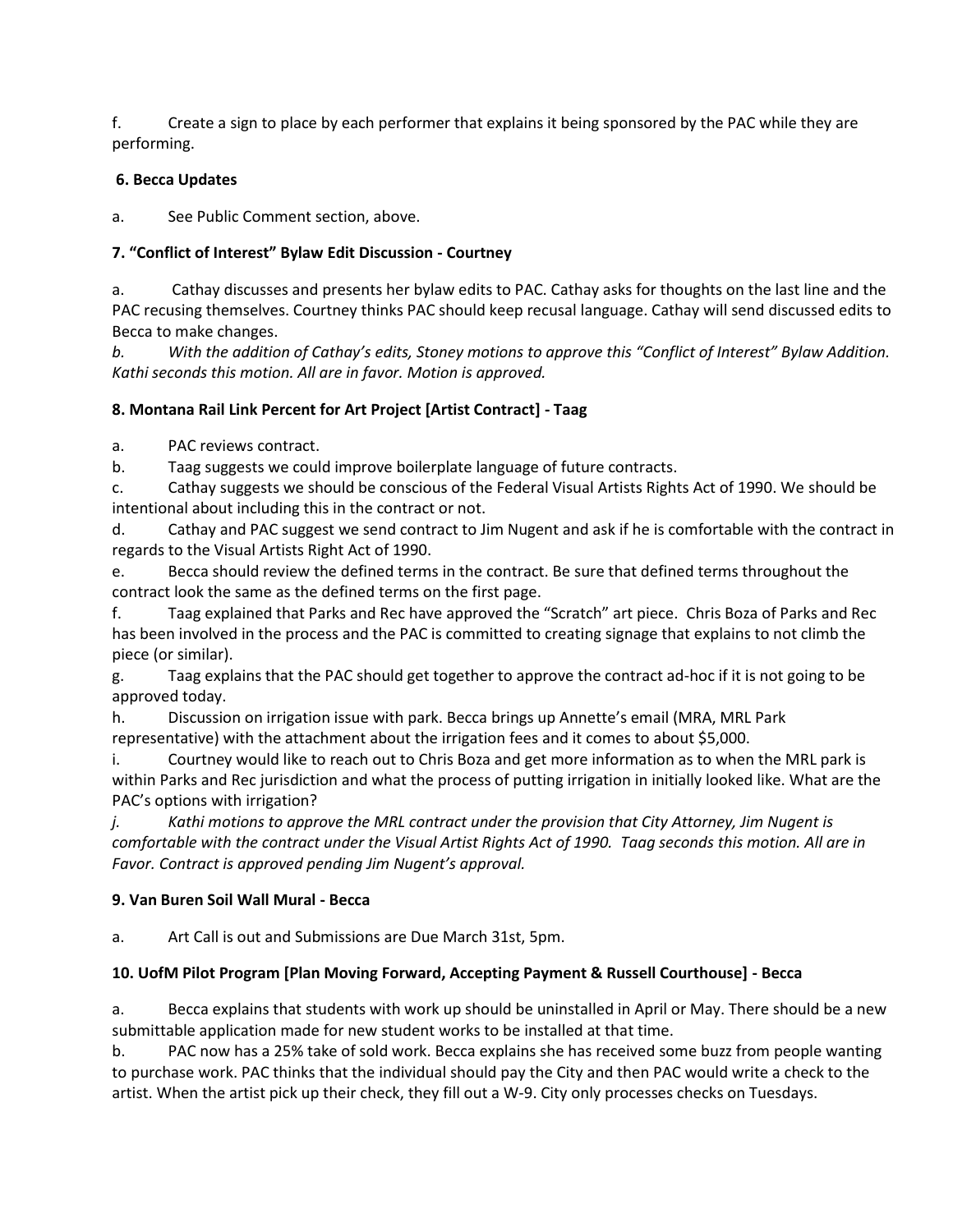c. Becca discusses that she met with JoAnn Corson about using the Russell Courthouse as a venue for the pilot program. Students would have to frame their work. Work would need to be very conservative. This is an option if the PAC would like to pursue it. Work is currently installed here until June 2019.

d. PAC suggests that in the future, the Public Art Coordinator create and hang placards for each students work, this way they get done. This info can be based on what they input into their Submittable application.

# **11. Kickstarter Fundraising Effort/Social Media Campaign - Courtney**

a. Tabled to March.

## **12. Traffic Signal Box & Public Art Guide Update [Becca Include Lisa's Info] - Kathi**

a. Kathi explains that she met with Becca and Jacque Walawander at the Missoulian to be sure the Public Art Guide was still good to go for this year. We are indeed on for 2019 and are very lucky to be able to do this guide.

b. Kathi has been in touch with Dr. Rafael Chacon to write the introduction for the guide.

c. Jacque is currently looking into what it would financially cost to change the size of the guide.

d. Becca and Kathi have sent Jacque drawings of MRL sketch and Van Buren Wall Image to include as previews in the guide.

e. They also discussed improving the walking tour map in the guide. This is not finalized. April 1st is the deadline to get info to Jacque.

f. Updates to come.

## **13. New Parks/Parking Spot Project [align with ZACC opening?] - Julie**

a. Tabled to March.

### **14. Lighting for Perseverance & Passage Update- Taag**

**a.** Tabled to March**.**

### **15. New Parks, Percent for Art Projects - Courtney**

**a.** Courtney suggests potentially using the percent for art funding for this project on smaller projects instead of on a large piece for this new building. Courtney will continue to reach out to Scott to get info on this.

### **16. No Announcements, News, or Upcoming Events**

**17. No Comments**

### **18. Adjournment 5:35pm**

**The City makes reasonable accommodations for any known disability that may interfere with a person's ability to participate in this meeting. People needing assistance should provide advanced notice to allow adequate time to make needed arrangements. Please call Heidi Bakula at (406) 552-6003 or write her at Mayor's office, 435 Ryman, Missoula, MT 59802 to make the request known.**

### **STRATEGIC PLANNING GOALS 2017-2019**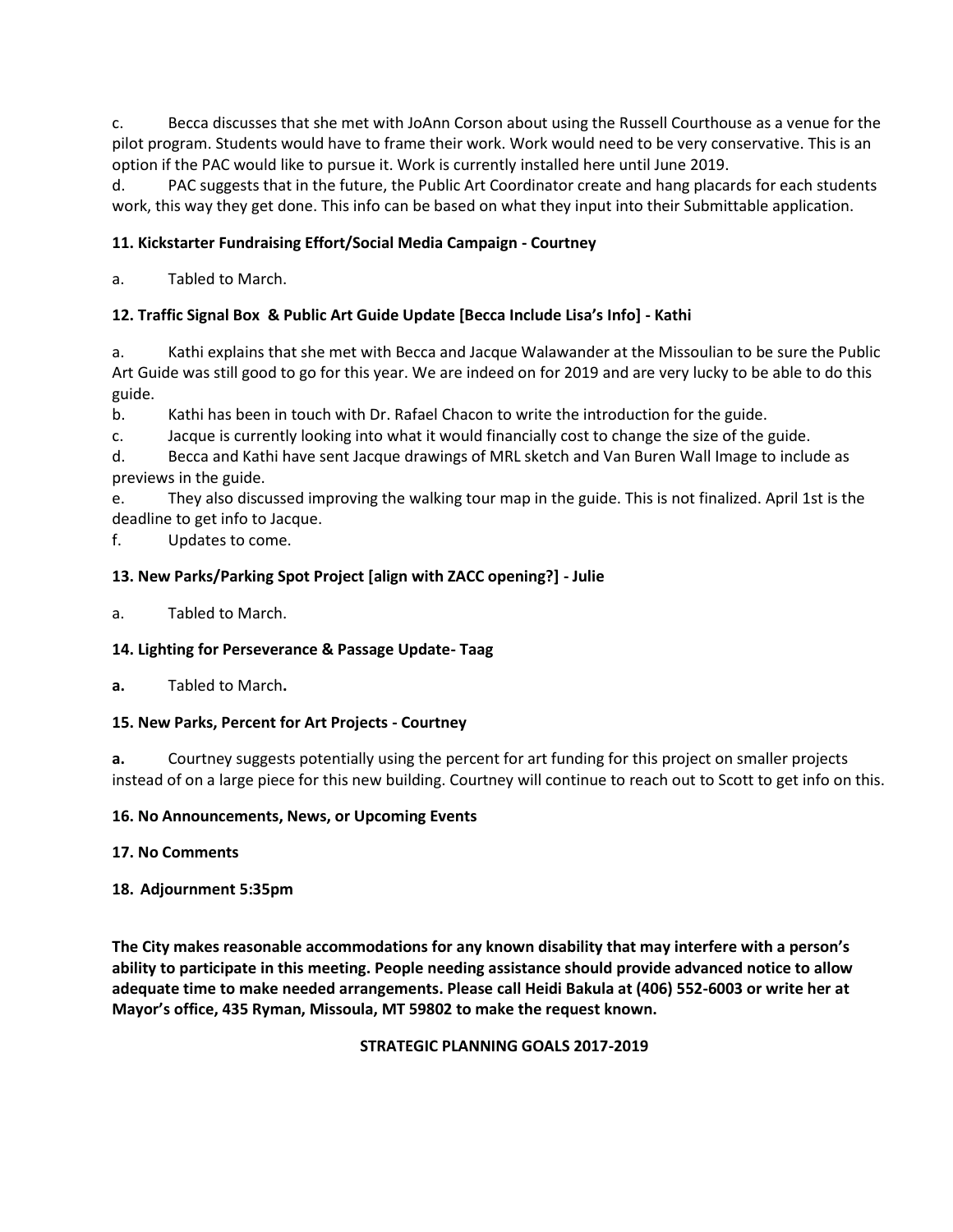**Mission: The Public Art Committee affirms the city's role as an advocate to public art, fosters and enriches the aesthetic of the City of Missoula, values and promotes the contributions of artists to the community and furthers the objectives of Missoula City Ordinance 3221.**

**Vision: The Public Art Committee envisions a community where art and artists are valued, and where public art is integrated into the fabric of our place, and enhances the quality of life of its citizens.**

#### **YEAR 1-2017**

#### **Outreach and Awareness**

- A. Create monthly marketing PSAs
- B. Improve website
- C. Begin public art education for artists
- D. Make quarterly reports to council
- E. Establish a more formal connection to U of M art department
- F. Engage in community feedback

### **Governance**

- A. Actively invite native representation onto committee
- B. Bring accounting and professional reporting to council
- C. Create annual planning and follow plan
- D. Create a catalogue and condition report
- E. Intentional use of staff and chair time

### **Quality**

A. Increase art call submissions

### **Fundraising and Project Development**

- A. Pursue the idea of joining county
- B. Increase staff time
- C. Deepen our relationships to other Public Art Committees for inspiration and funding ideas
- D. Actively seek out grant funding
- E. Enrich private/public partnerships

### **Projects**

- A. One big project per year- form committee
- B. Public Art Guide
- C. Parking meters
- D. Lighting for Crossings
- E. Lighting for Perseverance and Passage
- F. Traffic Signal Boxes

### **YEAR 2- 2018**

### **Outreach and Awareness**

- A. Create a public art scavenger hunt
- B. Continued public art education for artists
- C. Create a friends of public art volunteer group